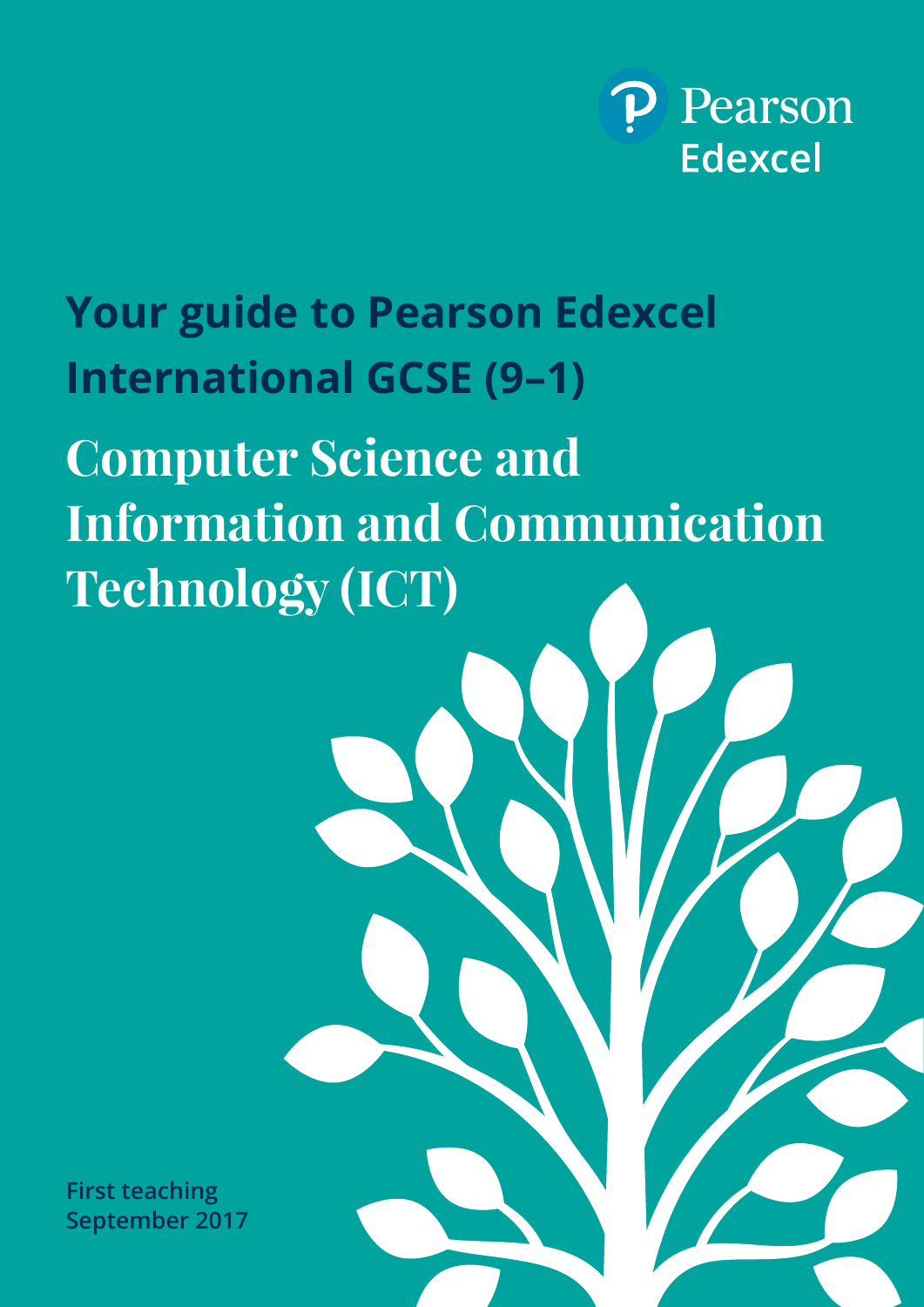### **Welcome**

**Our new suite of Pearson Edexcel International GCSE (9–1) qualifications has been refreshed to meet the needs of you and your students, to keep the content up-to-date and relevant. Designed to understand today's global learner, respect local contexts and ensure a global standard, the suite has been developed to align with UK government intentions to raise standards.**

This guide has been designed to provide you with in-depth information about the key features of the new Pearson Edexcel International GCSE (9–1) Computer Science and ICT specifications, available for first teaching in September 2017.

Before we go into detail about Computer Science and ICT, we wanted to give you an overview of what the changes to the Pearson Edexcel International GCSE (9–1) suite of qualifications are.

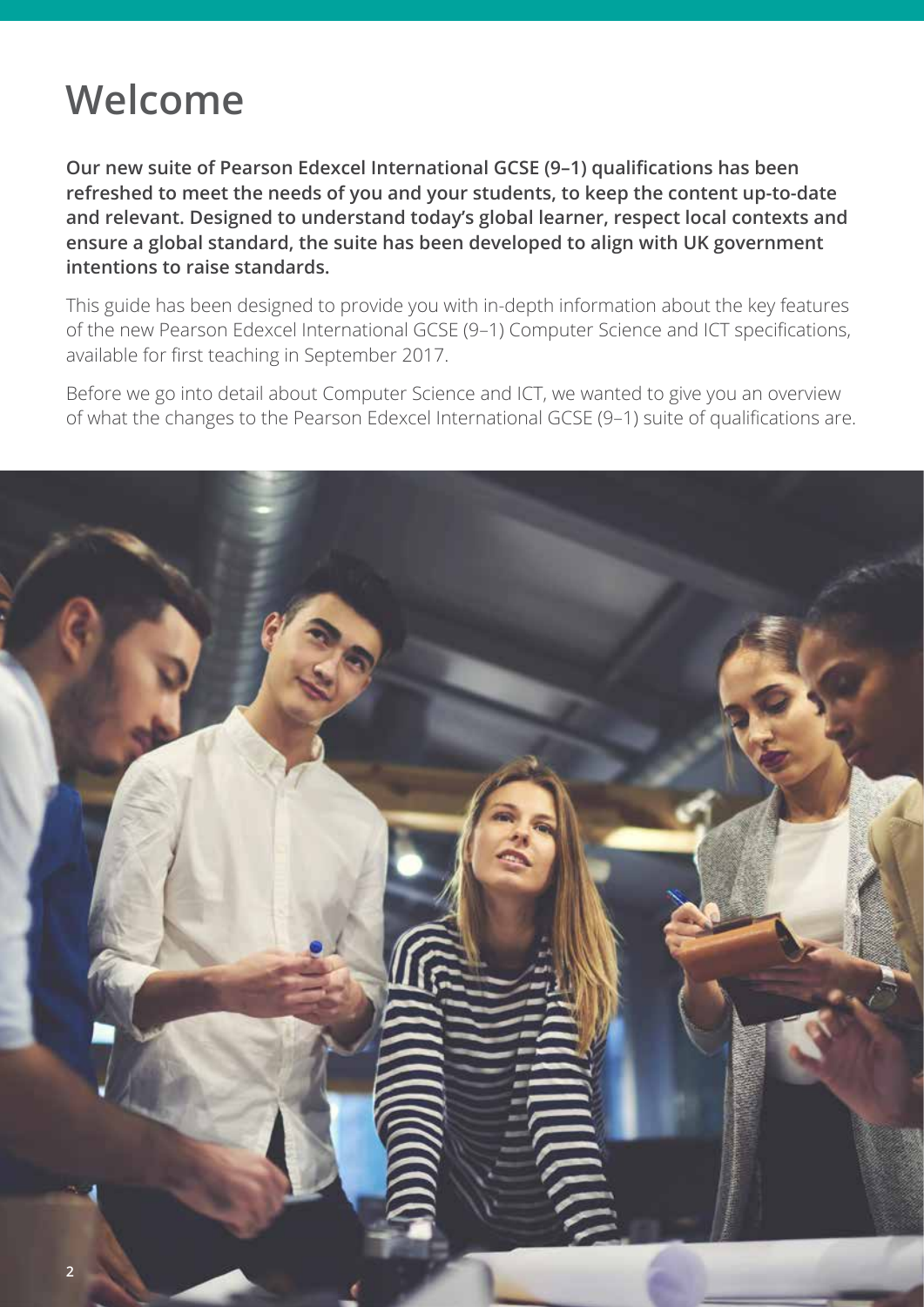# **Why choose Pearson Edexcel International GCSE (9–1)?**

With over 3.4 million students, in 97 countries, studying Pearson qualifications worldwide, we offer internationally recognised qualifications to schools, colleges and employers globally. We are also the UK's largest academic and vocational Awarding Organisation.

Our new suite of International GCSE (9–1) qualifications is designed to:



**Be more relevant for international students**

With more international content, including the addition of further international content topics and the use of local contexts where possible.



#### **Reward outstanding academic achievement**

By introducing a new 9–1 grading scale, with the new grade 9 representing a new level of attainment, you can differentiate your top performing students. There's also greater differentiation in the middle of the scale, with three grades (6, 5, and 4) rather than two grades (B and C).



**Contain embedded transferable skills**

Developing skills such as problem-solving and verbal reasoning, skills that are valued by universities and employers, supporting students to seamlessly progress to higher-level study.



#### **Provide detailed exam analysis with ResultsPlus**

ResultsPlus is a service unique to Pearson that provides free online in-depth mock and actual exam performance analysis, supporting teachers to plan improvements in teaching and learning, driving attainment.



#### **Offer a wider range of teaching and learning materials, resources and training**

This support includes schemes of work, Getting Started guides, exemplar materials, ExamWizard, comprehensive textbooks and interactive resources, digital services and tailored teacher training.



#### **Support progression to further study**

Developed with the help of teachers and highereducation representatives, they provide seamless progression to further study, including A levels and beyond.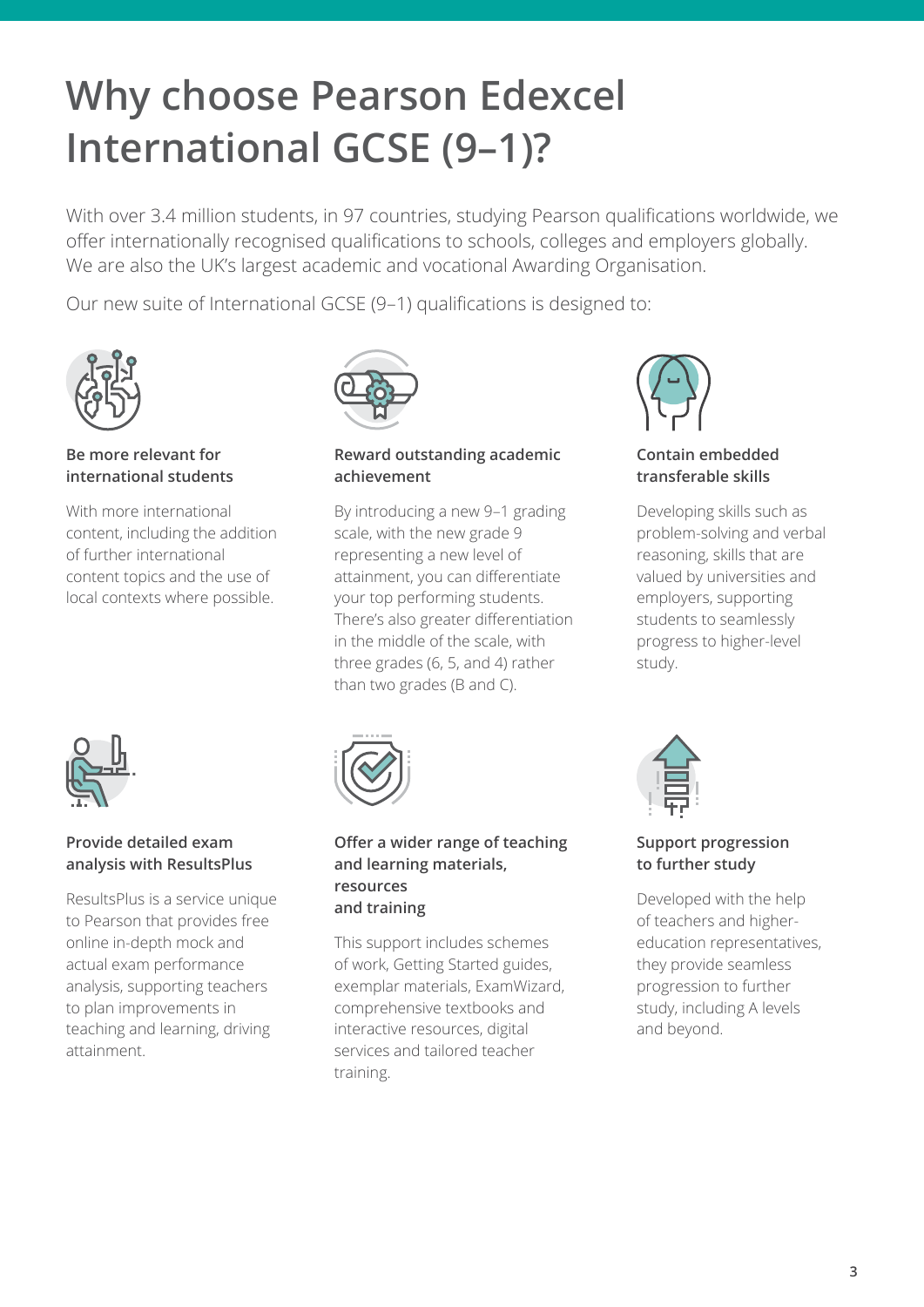#### **A CBI Report stated that**

"Teaching programming and computer science in much greater depth will expand understanding of the digital world … encouraging the development of the active, creative interactions with technology that will be fundamental to economic success in the 21st century. Employers need people who are not only effective users of technology, but also able to innovate with it. Part of this goes beyond technical skills to the behaviours and competencies that are in part developed by engaging with the digital creative process"

Source: CBI response: UK Digital Skills Taskforce – Call for Evidence, May 2014

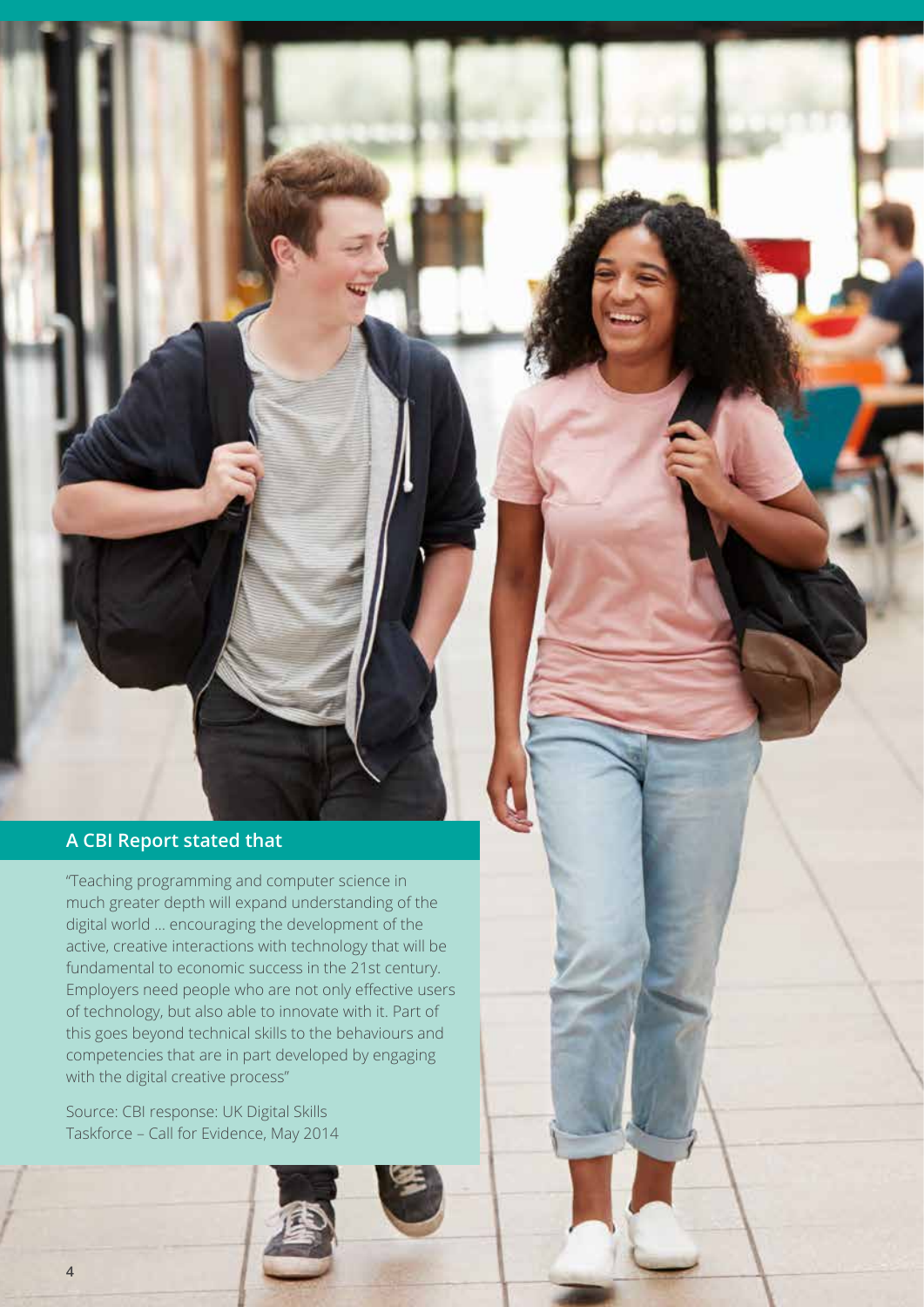# **Why choose Pearson Edexcel International GCSE (9–1) Computer Science and ICT qualifications?**

We listened to feedback from all parts of the international school community, including a large number of teachers. The changes we've made will engage students and give them skills that will support progression to further study of Computer Science and ICT, plus a wide range of other subjects.

#### **Clear and straightforward question papers**

Our question papers are clear and provide sufficient challenge and support for students of all ability ranges. Our mark schemes are straightforward so that the assessment requirements are clear.

#### **Reward outstanding academic achievement**

To ensure that we fully align with UK government intentions to raise standards, and that international students have the same opportunity to be rewarded for outstanding academic achievement, our new qualifications use a new 9–1 grading scale, instead of the A\*–G grading scale that you are used to.

- The new grade 9 represents a new level of attainment and has been introduced to differentiate your top performing students.
- The bottom of the grade 7 broadly aligns with the bottom of the grade A.
- There is also greater differentiation in the middle of the scale with three new grades (6, 5 and 4) rather than two grades (B and C).
- The bottom of the grade 4 broadly aligns with the bottom of the grade C.
- The bottom of the grade 1 broadly aligns with the bottom of the grade G.



 **Comparable to GCSE**

We have designed our Pearson Edexcel International GCSE (9–1) Computer Science and ICT qualifications to be of a broad equivalent standard to Pearson's regulated Edexcel GCSE qualifications. This ensures that Pearson Edexcel International GCSEs (9–1) are recognised globally and provide learners with the same progression routes.



Our Pearson Edexcel International GCSE (9–1) Computer Science and ICT qualifications enable successful progression to A Level and beyond. Through our world-class qualification development process, we have consulted with International Advanced Level and GCE A Level teachers, as well as university professors, to validate the appropriateness of this qualification including the content, skills and assessment structure.

At Pearson Edexcel, we provide Computer Science and ICT International GCSE (9–1) qualifications to offer teachers the choice and flexibility to select a specification that best meets the needs of their learners.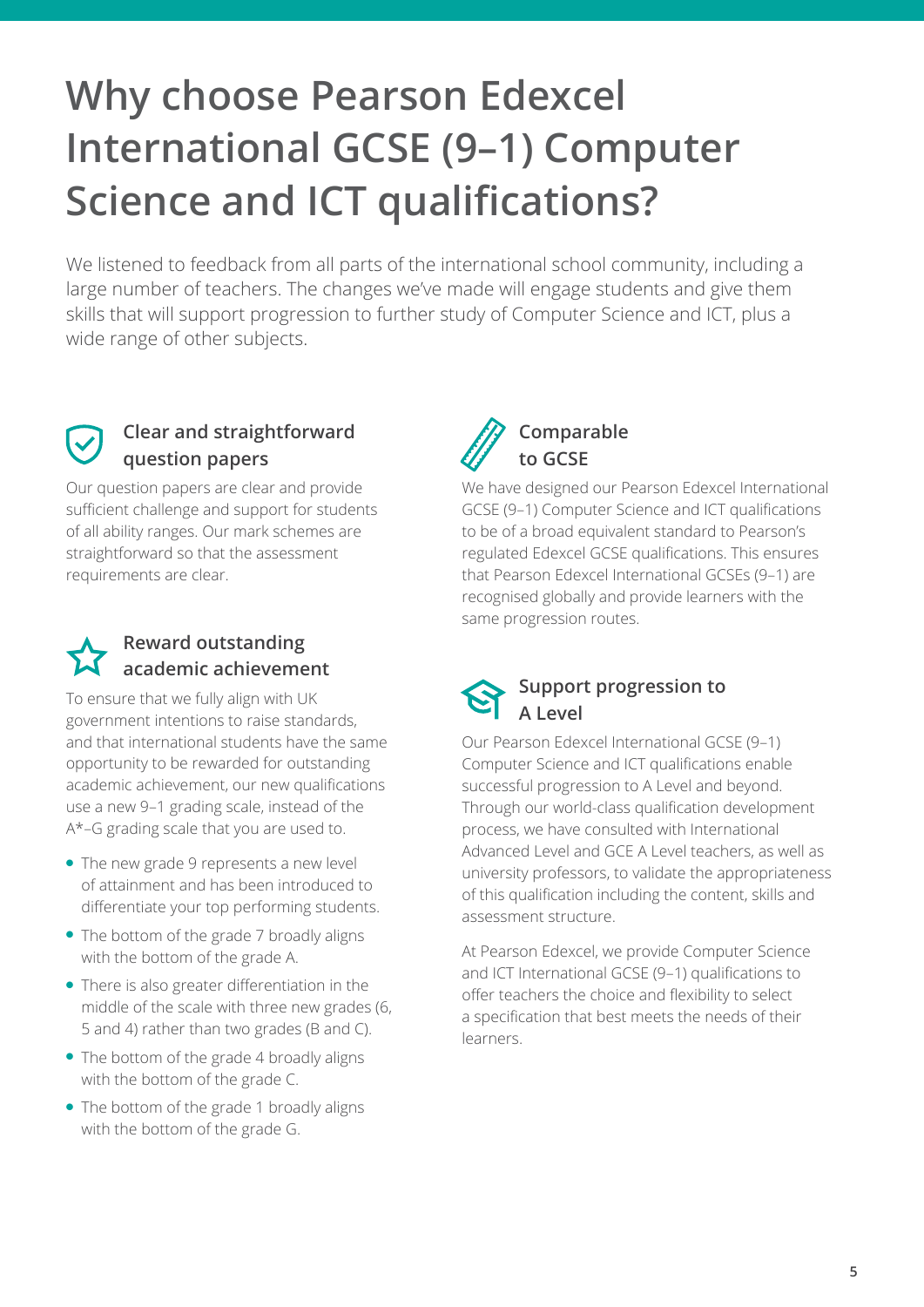## **Why choose Pearson Edexcel International GCSE (9–1) Computer Science?**

- **.** Develop computational thinking skills: This qualification provides students with the opportunity to operate confidently in today's digital world, enabling students to apply computational thinking in context, across both written and practical examinations.
- **Provide practical opportunities:** Students will be encouraged repeatedly to design, implement and test programs that provide solutions to problems. They will apply their skills to produce robust programs and this will help them to progress to further/higher education where practical knowledge and experience will be required.
- **Develop a range of programming languages:** We will provide a choice of three programming languages, allowing flexibility for centres and students to make choices that are the most valuable and appropriate for them.
- **Broad and deep development of students' skills:** The Pearson Edexcel International GCSE (9–1) is designed to extend students' knowledge and understanding by broadening and deepening skills. For example, students will develop the ability to:
	- apply the fundamental principles and concepts of computer science, including abstraction, decomposition, logic, algorithms and data representation
	- analyse problems in computational terms through practical problemsolving experience. This will include designing, writing and debugging programs
	- think creatively, innovatively, analytically, logically and critically
	- apply mathematical skills relevant to computer science.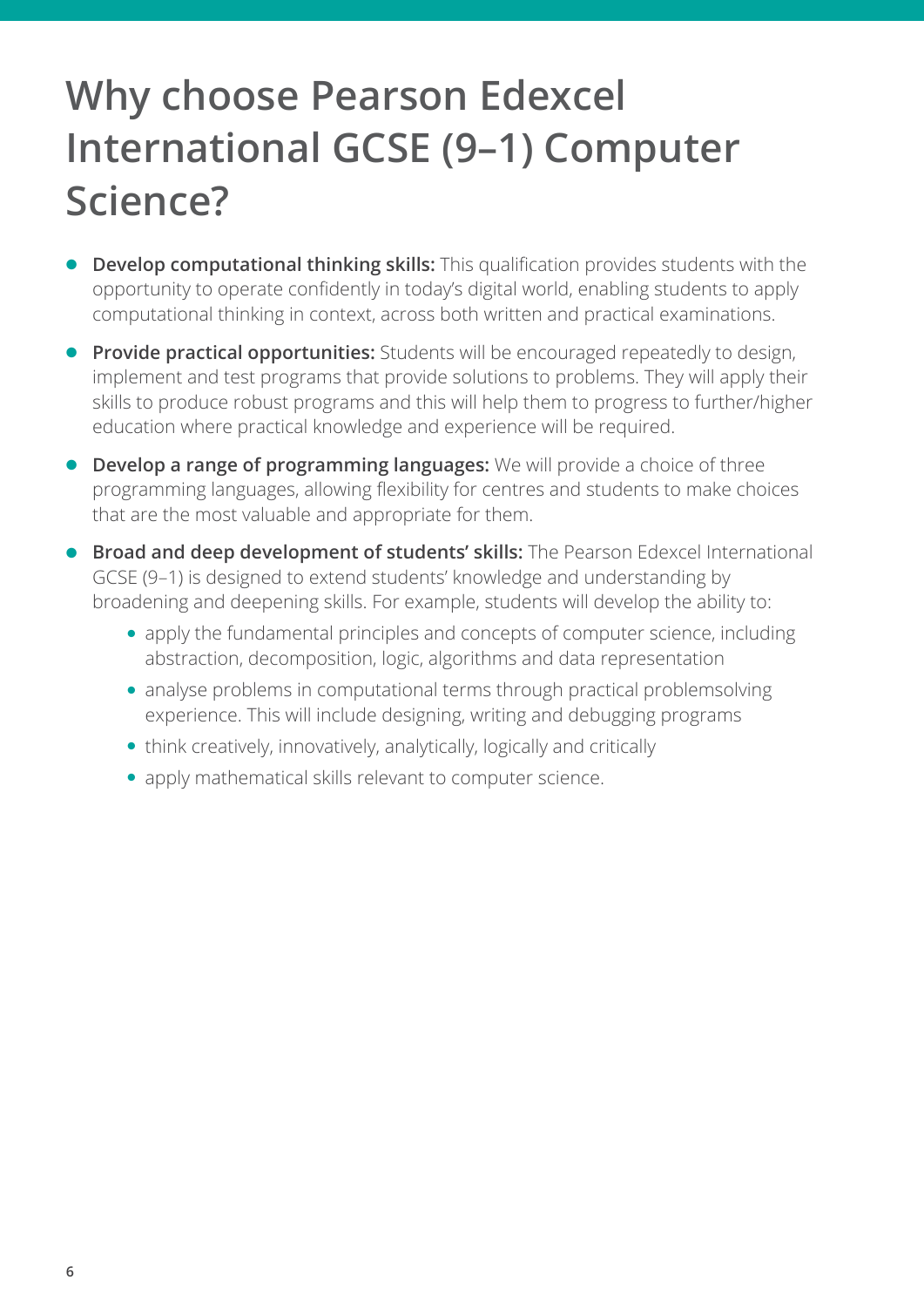#### **At a glance: New Pearson Edexcel International GCSE (9–1) in Computer Science**

- External assessment (2 hours).
- 50% of total marks.
- This paper will assess all topics:
	- **-** Understanding of what algorithms are, what they are used for and how they work; ability to interpret, amend and create algorithms.
	- **-** Understanding the requirements for writing program code.
	- **-** Understanding how to develop program code and constructs, data types, structures, input/output, operators and subprograms.
	- **-** Understanding of binary representation, data representation, data storage and compression, and encryption.
	- **-** Understanding of components of computer systems; ability to construct truth tables, produce logic statements and read and interpret pseudocode.
	- **-** Understanding of computer networks, the internet and the world wide web.
	- **-** Awareness of emerging trends in computing technologies, the impact of computing on individuals, society and the environment, including ethical, legal and ownership issues.
- The paper consists of multiple-choice, short openresponse, open-response and extended openresponse answer questions.

#### **Paper 1: Principles of Computer Science Paper 2: Application of Computational Thinking**

- External assessment (3 hours).
- 50% of total marks.
- This paper is practical and will also test students' knowledge and understanding of the topics. This paper will draw on:
	- **-** Understanding of what algorithms are, what they are used for and how they work; ability to interpret, amend and create algorithms.
	- **-** Developing and testing program code and constructs, data types, structures, input/output, operators and subprograms.
	- **-** Connecting and using data sources when developing program code.
	- **-** Understanding of binary representation, data representation, data storage and compression, and encryption.
	- **-** Ability to construct truth tables, produce logic statements and read and interpret pseudocode.

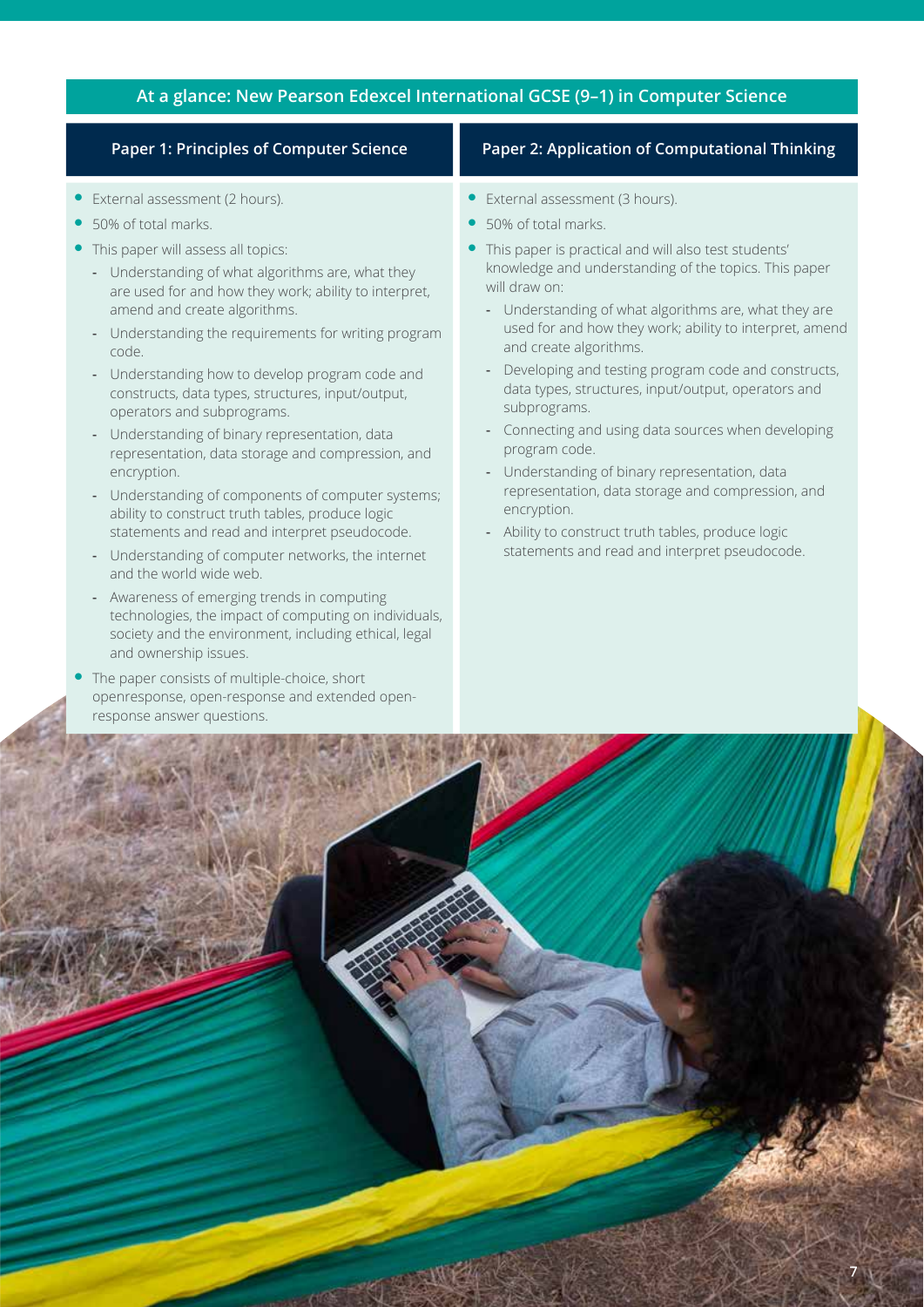### **Feedback from teachers on the Computer Science specification**

**The model prepares the learners with the requisite skills for the 21st century. This qualification supports two tier progression routes. a) towards further/ higher education – A Levels then University.** 

**b) towards vocational route where it equips learners with skills needed in the modern marketplace.**

**It's a good foundation for students who wish to pursue a career in computer science.**

Dr. Moses Waigwa (International Teacher), Head of ICT at Oshwal Academy Nairobi - Senior High, Kenya.

**I think that the assessment model is actually very creative, especially paper 2. I like that each paper has a 50% weight to the overall mark. Other exam boards have weighted the practical elements a lot less. In my opinion the specification covers just the right amount of content for students at this age to engage and find interest.**

Mark Wood, Subject Leader: ICT & Computer Science, Dubai College, UAE.

**Nice to see the practical have the same weighting as the theory. Bringing questions of theory into the practical through the problems they are asked to solve is a neat trick.**

Dave Oxley, Head of Quality, Intel Security.

**This is a good way of teaching and testing students' understanding of programming concepts, syntax and logical thinking – if they are good at writing pseudo code then programming in different languages should not be problem in principle.**

Serengul Smith, Associate Professor- Computing Science & Multimedia Technology, Middlesex University, UK.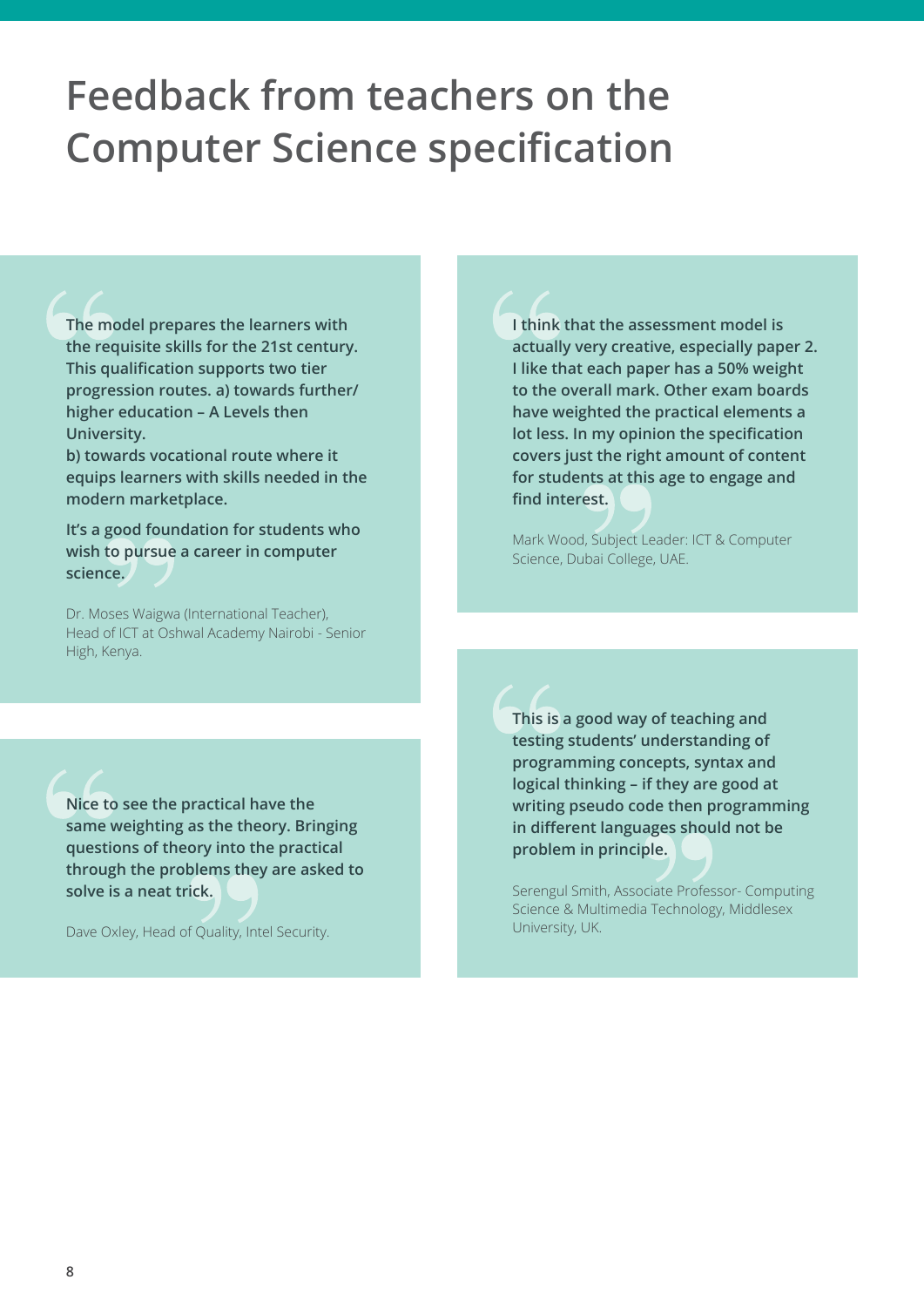**It is like a global passport - it offers me worldwide recognition and I can go anywhere with my Edexcel qualifications...I would definitely recommend Edexcel.**

Nikita Jha, Edexcel International GCSE student at Sayfol International School, Malaysia.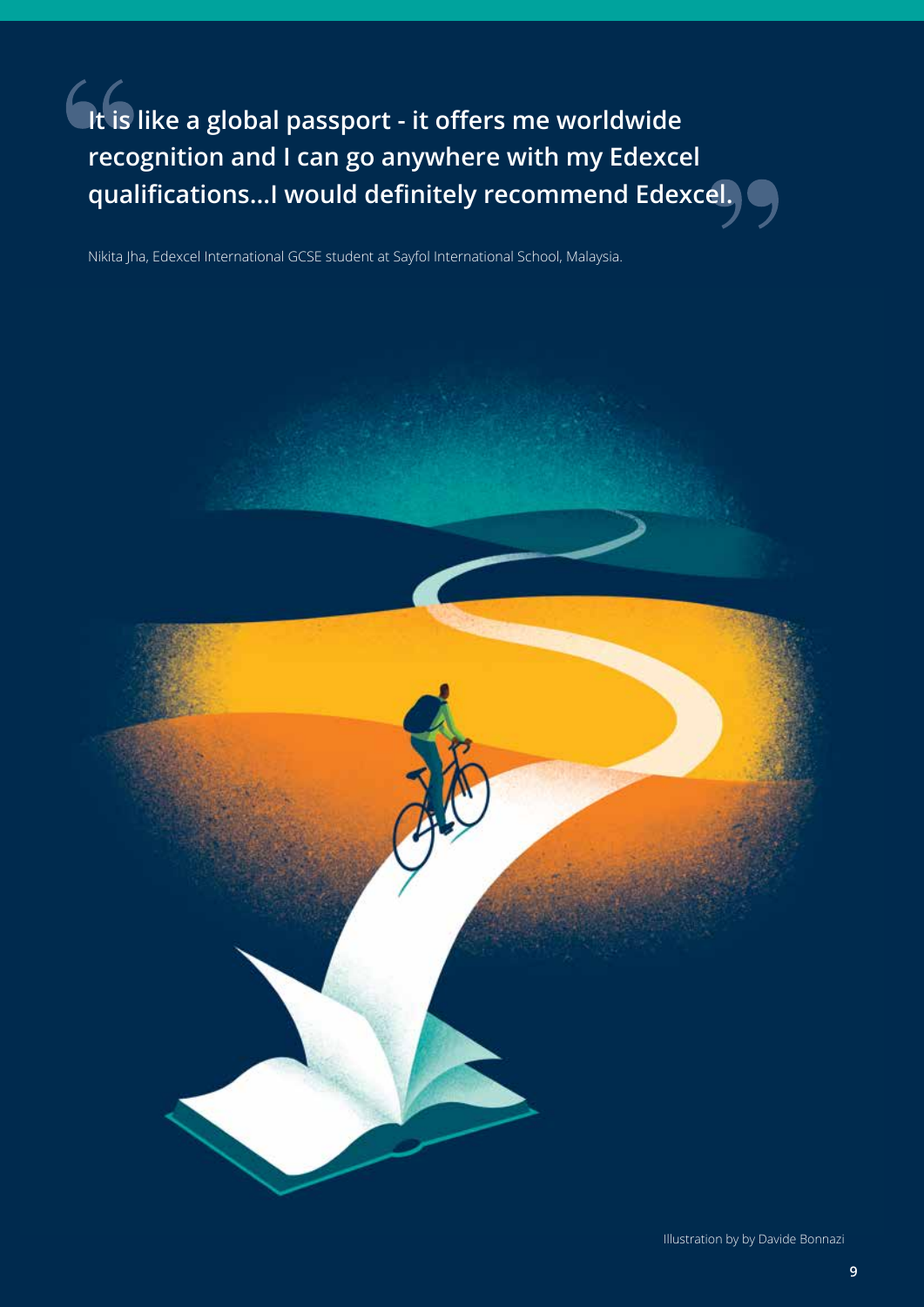# **Why choose Pearson Edexcel International GCSE (9–1) ICT?**

- **Developing confident and competent ICT users:** This qualification provides students with the opportunity of operating confidently in today's digital world. It is a useful, practical qualification which will provide skills needed in further education and work.
- **Providing students with relevant and transferable skills:** Students will learn about topics ranging from digital devices and connectivity, safe and responsible practice, and understand the impact of internet on the way that organisations do business. They will be also be encouraged to practice using software applications effectively.
- **.** Broad and deep development of students' skills: The design of the new Pearson Edexcel International GCSE (9–1) aims to extend students' knowledge and understanding by broadening and deepening skills. For example, students develop the ability to:
	- apply knowledge and understanding to produce Information and Communication Technology-based solutions
	- develop skills of analysis and evaluation, making reasoned judgements and presenting conclusions
	- reflect critically on their own and others' use of Information and Communication Technology and to adopt safe, secure and responsible practice.

| At a glance: New Pearson Edexcel International GCSE (9-1) in ICT                                                                                                                                                                                                                                                                                                                                                                                                                                                                                                                                                                                                               |                                                                                                                                                                                                                                                                                                                                                                                                                                                                                                                                                                                                                                             |  |  |
|--------------------------------------------------------------------------------------------------------------------------------------------------------------------------------------------------------------------------------------------------------------------------------------------------------------------------------------------------------------------------------------------------------------------------------------------------------------------------------------------------------------------------------------------------------------------------------------------------------------------------------------------------------------------------------|---------------------------------------------------------------------------------------------------------------------------------------------------------------------------------------------------------------------------------------------------------------------------------------------------------------------------------------------------------------------------------------------------------------------------------------------------------------------------------------------------------------------------------------------------------------------------------------------------------------------------------------------|--|--|
| Paper 1: Written paper                                                                                                                                                                                                                                                                                                                                                                                                                                                                                                                                                                                                                                                         | Paper 2: Practical paper                                                                                                                                                                                                                                                                                                                                                                                                                                                                                                                                                                                                                    |  |  |
| External assessment (1 hour 30 mins).<br>50% of total marks.<br>Students must study all of the following topics:<br>$\bullet$<br>- Topic 1: Digital Devices.<br>- Topic 2: Connectivity.<br>- Topic 3: Operating Online.<br>- Topic 4: Online Goods and Services.<br>Students will:<br>- Gain knowledge and understanding of Information<br>and Communication Technology.<br>Develop skills to apply knowledge and understanding<br>to produce ICT-based solutions.<br>Develop skills of analysis and evaluation, making<br>reasoned judgements and presenting conclusions.<br>• The examination comprises a mixture of multiple-<br>choice, short- and long-answer questions. | External Assessment (3 hours).<br>50% of total marks.<br>$\bullet$<br>Students must study both of the following topics:<br>- Topic 5: Applying Information and Communication<br>Technology.<br>Topic 6: Software Skills.<br>Students will:<br>Gain knowledge and understanding of Information and<br>$\sim$<br>Communication Technology.<br>Develop skills to apply the knowledge and<br>understanding they acquire in all topics (1-6) to<br>produce ICT-based solutions.<br>Develop skills of analysis and evaluation, making<br>reasoned judgements and presenting conclusions.<br>• The examination comprises one practical assignment. |  |  |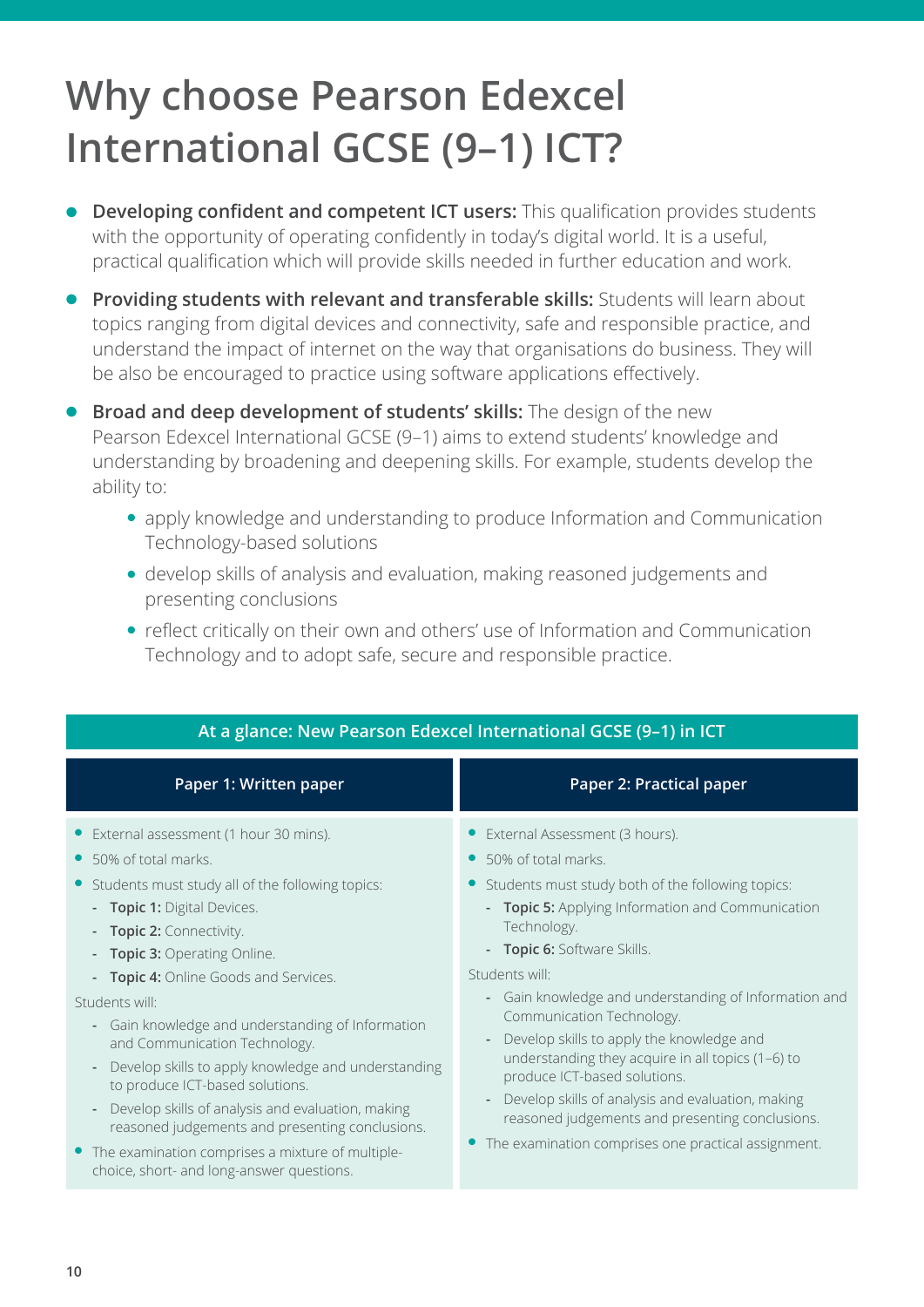### **Feedback from teachers on the ICT specification**

**The fast changing nature of ICT has been recognised and learning outcomes have been selected with the aim that they will remain relevant for several years.**

**It provides opportunities for contextualised learning and the content has been created to suit a wide variety of schools, avoid cultural bias and develop essential lifelong skills, including creative thinking and problem-solving.**

**The specification is more specific than before which is a great improvement. The Sample Assessment Materials are more convenient than before as questions and answers are given together.**

Shammi Choudhary, L3 teacher ICT Bangladesh International Tutorial, Bangladesh.

**This assessment model covers the most current technological developments in the computing field especially the digital devices. The questions are well- balanced covering most, if not all aspects in knowledge, understanding and skills in both papers 1 and 2.**

Thaddeus Kinene Gaitho, Head of Department, Oshawal Academy Nairobi, Kenya.

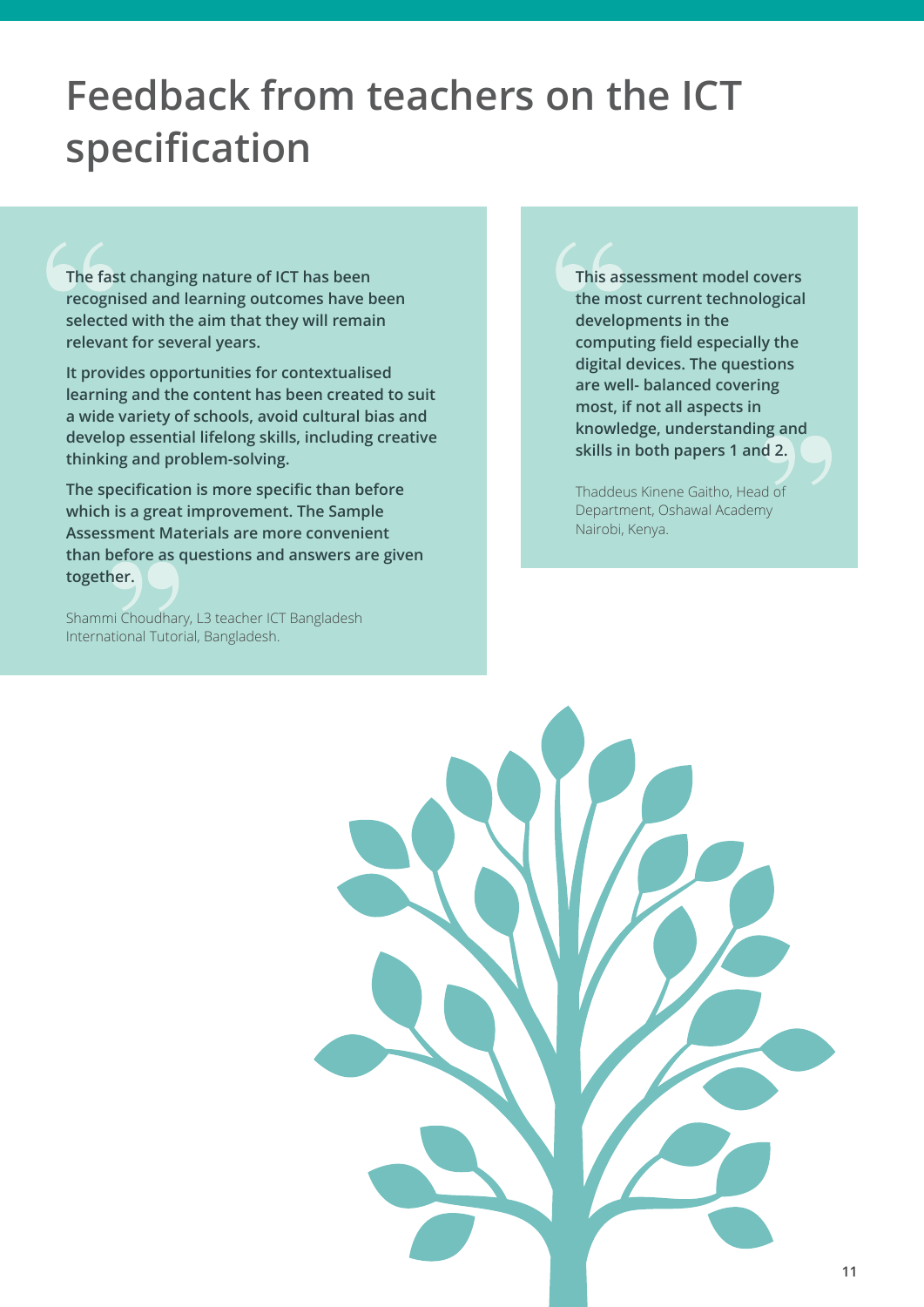# **The differences between Pearson Edexcel International GCSE (9–1) Computer Science and ICT**

Computer Science and ICT are unique yet complementary subjects serving distinct purposes. Pearson Edexcel offers International GCSEs (9–1) in both because:

- schools wishing to teach students how to use computer systems safely and effectively should opt for the International GCSE in ICT
- schools who want their students to study computation and learn how it can be applied to solving problems should choose the International GCSE in Computer Science
- should a student wish to do so, they can study both qualifications.

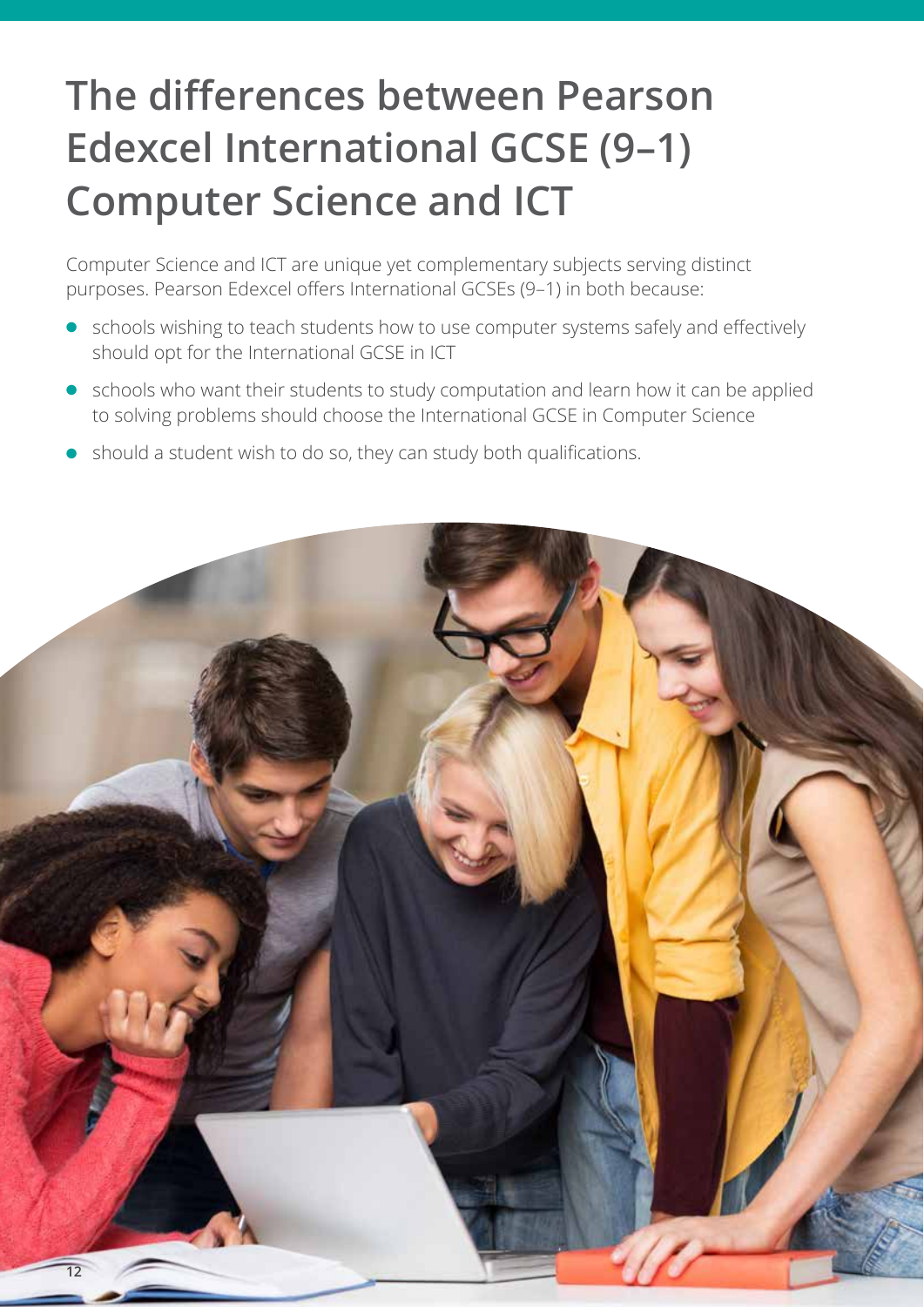### **Your guide to assessment timelines**

The table below shows each assessment opportunity for Pearson Edexcel International GCSE (9–1) Computer Science and ICT specifications\*.

|                                                       | May/June<br>2018  | May/June<br>2019                                                       |
|-------------------------------------------------------|-------------------|------------------------------------------------------------------------|
| Legacy specification:<br>41T <sub>0</sub>             | Assessment window | Not available                                                          |
| <b>New specification:</b><br>4IT1<br>4CP <sub>0</sub> | Not available     | May/June series available (first<br>assessment window for all centres) |

\*Timelines may vary for UK centres.

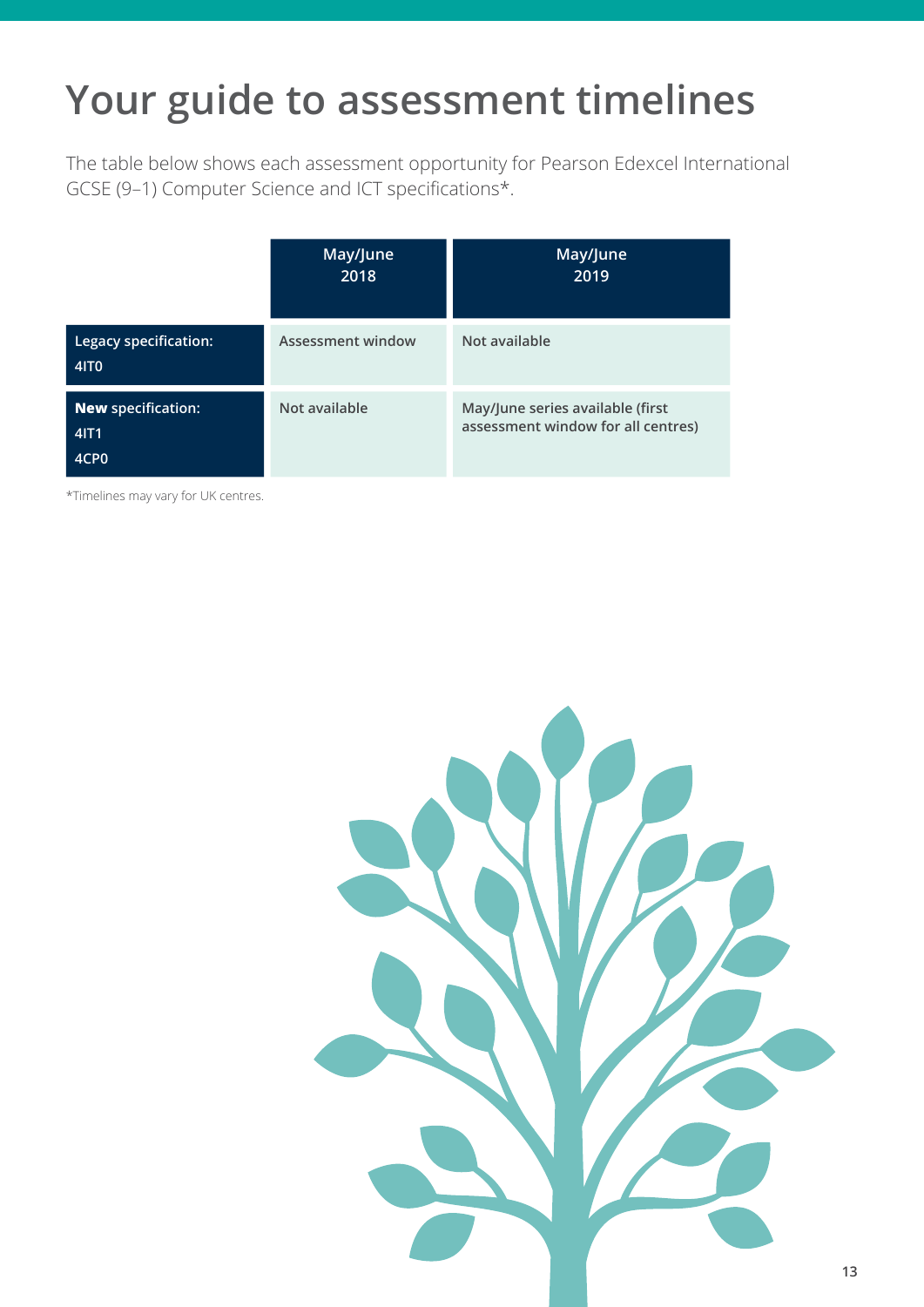# **Developing transferable skills valued by universities and employers**

In recent years, universities and employers have highlighted the need for students and graduates to develop a range of transferable skills, often referred to as 'soft skills', to enable them to better meet the demands of undergraduate study and the world of work.

In fact, universities and employers consider transferable skills to be the largest skills gap overall.



Redeveloping our International GCSEs has ensured we meet the needs of today's learners to support their progression to universities and employment worldwide. We've embedded transferable skills in the qualifications and resources. This means teachers help students develop these skills while they teach, rather than having to add something additional to their lessons, and students are aware of the skills they're developing. These skills are highly valued by universities and employers.

*<sup>1</sup> Employability - Personal & Social Capability Framework report from Pearson, 2016.*

*<sup>2</sup> Employability report from PSB for Pearson, 2016.*

*<sup>3</sup> Bridging the Gap: Understanding the Differing Research Expectations of First-Year Students and Professors, Meg Raven, Mount Saint Vincent University, 2016.*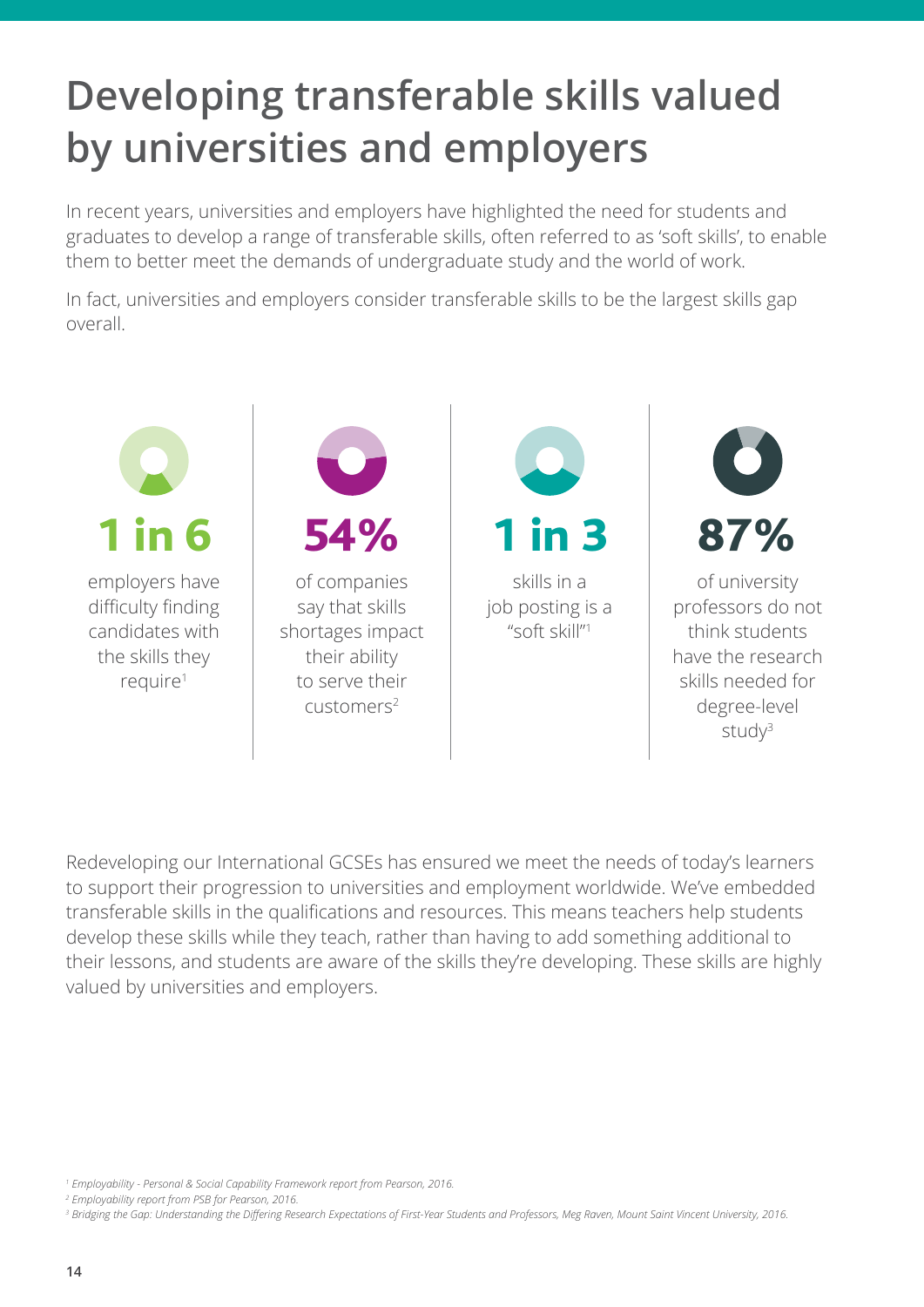# **Supporting you at every stage**

We provide an unparalleled level of support services, tools, resources and training alongside our qualifications, making teachers and students lives easier at every stage.

| At a glance: support for you at every stage           |                                         |                                           |                           |  |
|-------------------------------------------------------|-----------------------------------------|-------------------------------------------|---------------------------|--|
| <b>FREE resources and support</b>                     | <b>Planning, teaching</b><br>& learning | <b>Exam preparation</b><br>and assessment | <b>Results</b><br>support |  |
| Getting started guide                                 | ✓                                       |                                           |                           |  |
| Training events (face-to-face and online)             | ✓                                       |                                           |                           |  |
| Subject advisor support                               |                                         |                                           |                           |  |
| Community forums                                      | J                                       |                                           |                           |  |
| Schemes of work                                       | ✓                                       |                                           |                           |  |
| Lesson Plans                                          | ✓                                       |                                           |                           |  |
| Skills mapping                                        |                                         |                                           |                           |  |
| Sample assessment materials                           |                                         | $\checkmark$                              |                           |  |
| Examiner reports                                      | ✓                                       |                                           | J                         |  |
| Exemplar marked responses                             | ✓                                       |                                           |                           |  |
| Past papers                                           |                                         |                                           |                           |  |
| ResultsPlus mock exam analysis                        |                                         |                                           |                           |  |
| ResultsPlus                                           |                                         | J                                         |                           |  |
| Access to Scripts service (ATS)                       |                                         |                                           |                           |  |
| Additional online teacher materials                   | $\checkmark$                            | $\checkmark$                              |                           |  |
| <b>Additional paid for resources</b>                  |                                         |                                           |                           |  |
| Curriculum-matched Student Books<br>with ActiveBooks* |                                         |                                           |                           |  |
| Online Teacher Resource Pack*                         |                                         |                                           |                           |  |

\*Available for Pearson Edexcel International GCSE (9–1) ICT

#### **Your free subject support**

- **Our subject advisors** provide fast, reliable, expert help and aim to answer all emailed questions within 48 hours and resolve 90% of issues phoned in on the first call. Email **[TeachingICT@pearson.com](mailto:TeachingICT%40pearson.com?subject=)** or **[TeachingComputerScience@pearson.com](mailto:TeachingComputerScience%40pearson.com?subject=)** or call **+ 44 (0)20 7010 2161**
- **Connect with other educators around the world**, share ideas and resources and stay up to date with the latest subject developments by joining our international schools community at **community.[pearsoninternationalschools.com](https://community.pearsoninternationalschools.com/homepage)**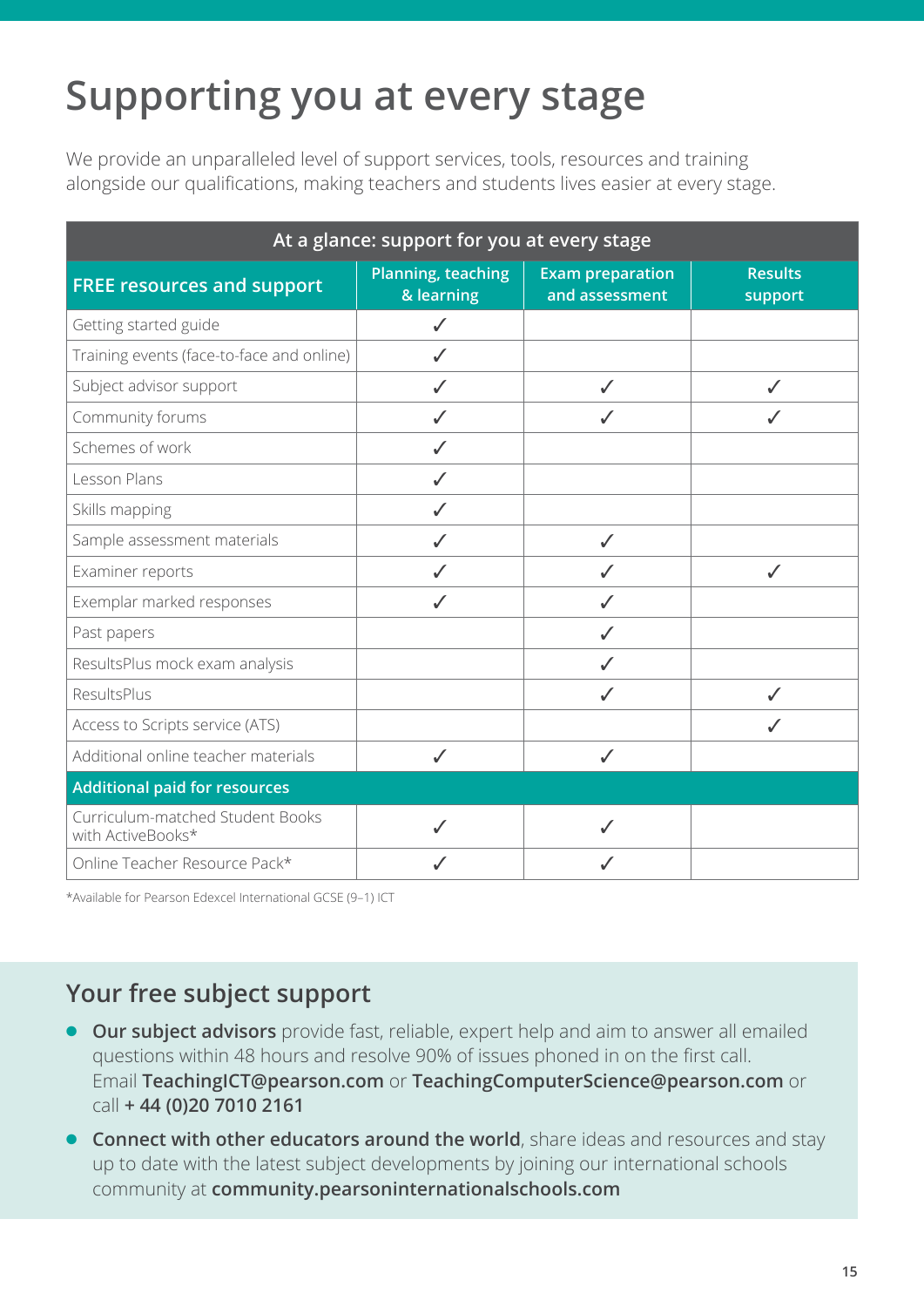# **Offering more advanced support services and tools**

Our technology capability also allows us to provide the following unique services and tools to teachers and students:



**ResultsPlus** provides detailed information on exam performance and a platform to view and compare student results – as individuals or as groups – across the world. It helps with planning improvements in teaching and learning. ResultsPlus Direct is a free online service that gives students a detailed breakdown and comparison of their performance in Pearson Edexcel exams, globally, to help them identify areas of improvement.



**examWizard** is our free exam preparation tool containing a bank of past Pearson Edexcel exam questions, mark schemes and examiners' reports for a range of subjects. It saves you time by enabling you to create your own mock exams, topic tests, homework or revision activities in minutes and links directly to associated examiner reports and mark schemes!



**Access to Scripts Service (ATS)** is an online service which allows access to view electronically marked exam papers, free of charge, providing enhanced transparency and support for teachers to evaluate a student's performance on particular questions in relation to what they have been taught.



**Awarding reliability**. We use ePEN, our unique, image-based marking system ensuring real time monitoring, quality control and reporting to ensure the highest quality marking and provision of data for tools such as ResultsPlus. Pearson Edexcel exam marking processes have been proven to produce the most reliable results. This demonstrates that our qualifications maintain the highest standards and can be relied upon to deliver to expectation.

#### **Stay Informed**

Sign up for regular eNews updates for the latest news and information on your subject **[quals.pearson.com/edexcel-internationalgcseenquiry](http://quals.pearson.com/edexcel-internationalgcseenquiry)**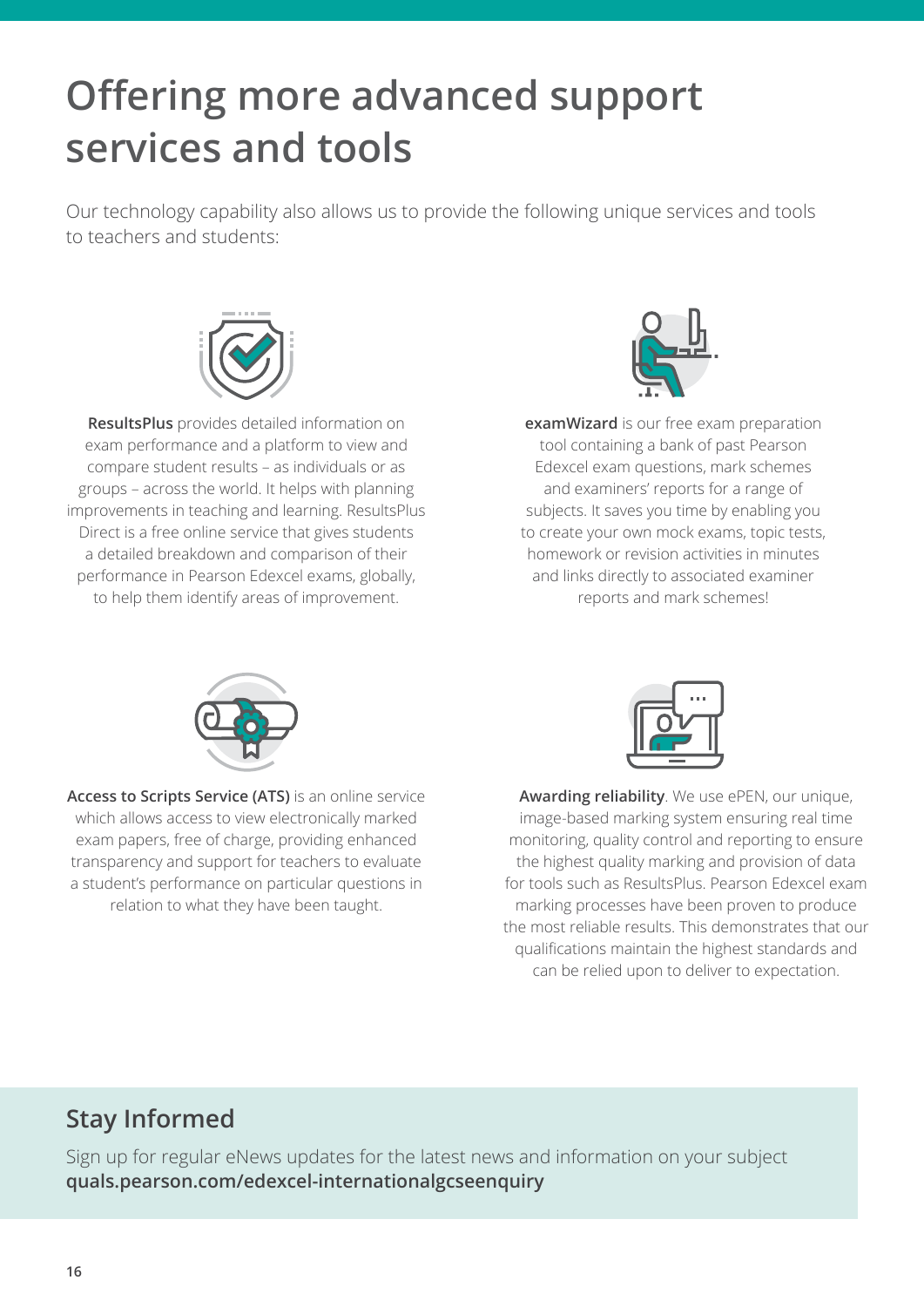### **Feedback from teachers on our qualifications support**

**One of the good features of ResultsPlus is that it provides the top ten questions that students scored poorly in, so we as the lecturers can actually identify the topics that students found difficult and can incorporate a different approach when teaching our current students.**

Dr Khong Yoke Kum, Chemistry Lecturer, A levels Department, HELP Academy, Malaysia.

**Because of ResultsPlus, students can learn about their mistakes and rectify.**

Kanagambigai, Chief Counsellor, Chemistry Lecturer, A levels Department, HELP Academy, Malaysia commenting on the ResultsPlus mocks service.



**I used the website with its course outlines, past papers, summaries of key points, revision notes and mark schemes… they provide great tips about possible exam questions and how you could answer them.**

Alexia Kattavenos, student, The Nicosia Grammar School, Cyprus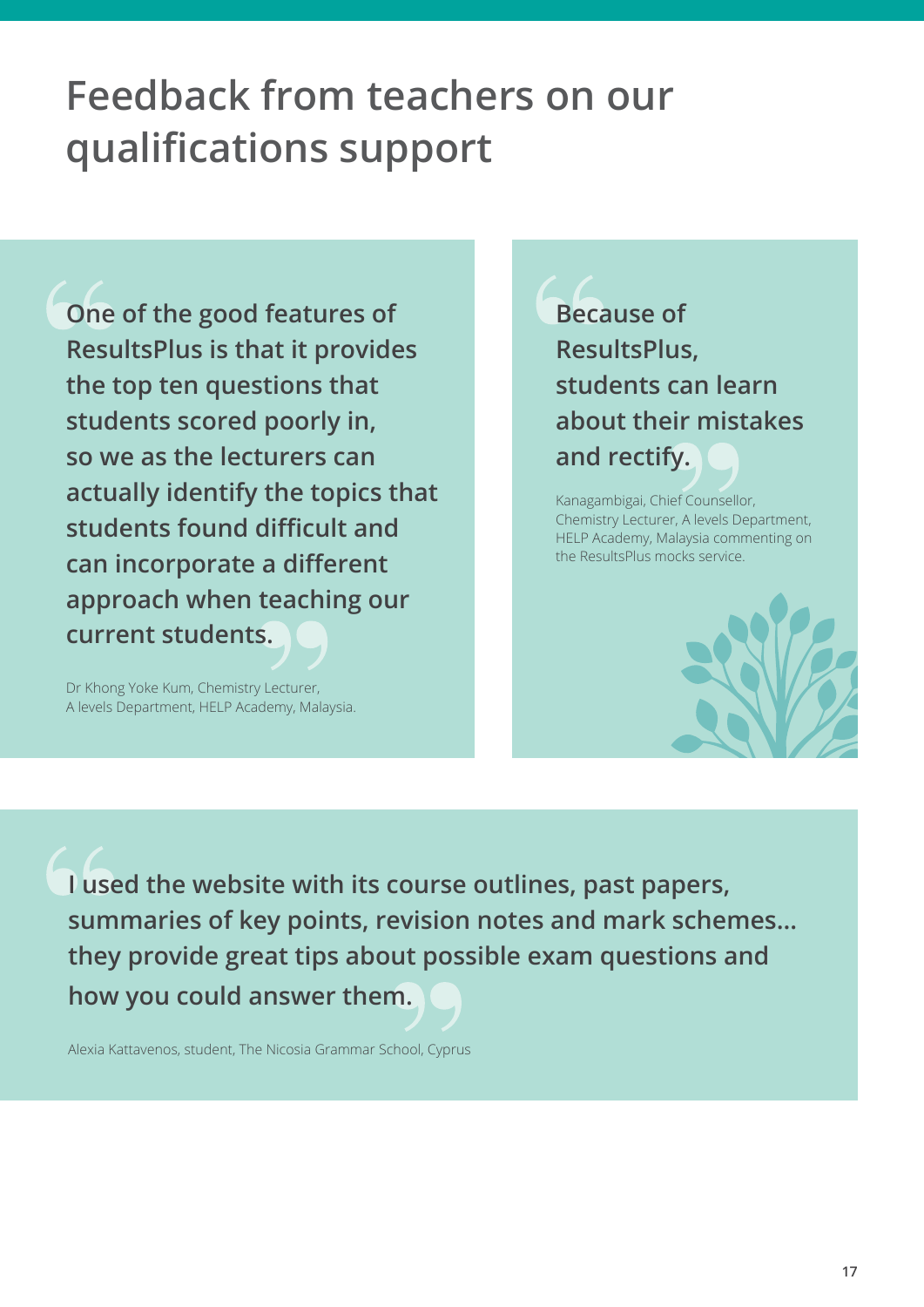### **Published resources**

Developed for the new Pearson Edexcel International GCSE (9–1) ICT specification, this completely new Student Book has progression, international relevance and support at its core.



**Specifically developed for international learners**, with appropriate international content.

The **new 9–1 grading scale** ensures a consistent international standard of qualification, allowing learners to progress further and achieve their full potential.

The Student Book will provide access to an **ActiveBook**, a digital version of the Student Book, which can be accessed online, anytime, anywhere, ideal for learning beyond the classroom, revision and exam practice.

**Transferable skills**, needed for **progression** into higher education and employment, are embedded throughout and explicitly signposted, allowing students to understand, and engage with, the skills they're gaining.

**English language** focused content, checked by an EAL (English as an Additional Language) specialist, addresses the needs of EAL students with carefully graded writing to B2/C1 level (CEFR) and a glossary provided of specialist vocabulary and terminology.

**Chapters are mapped closely to the specification** to provide comprehensive coverage and **Chapter summaries** state the most important points in each chapter and aid revision.

**Exam Practice tests and exam-style questions** cover the whole chapter and provide quick, effective feedback on students' progress and gets them accustomed to what they'll see in the exam.

**Accompanying teacher support materials are available online.**

You do not have to purchase our published resources, or endorsed resources from any other publisher, to deliver our qualifications. For details of all available published resources, please visit [qualifications.pearson.com](https://qualifications.pearson.com/en/home.html)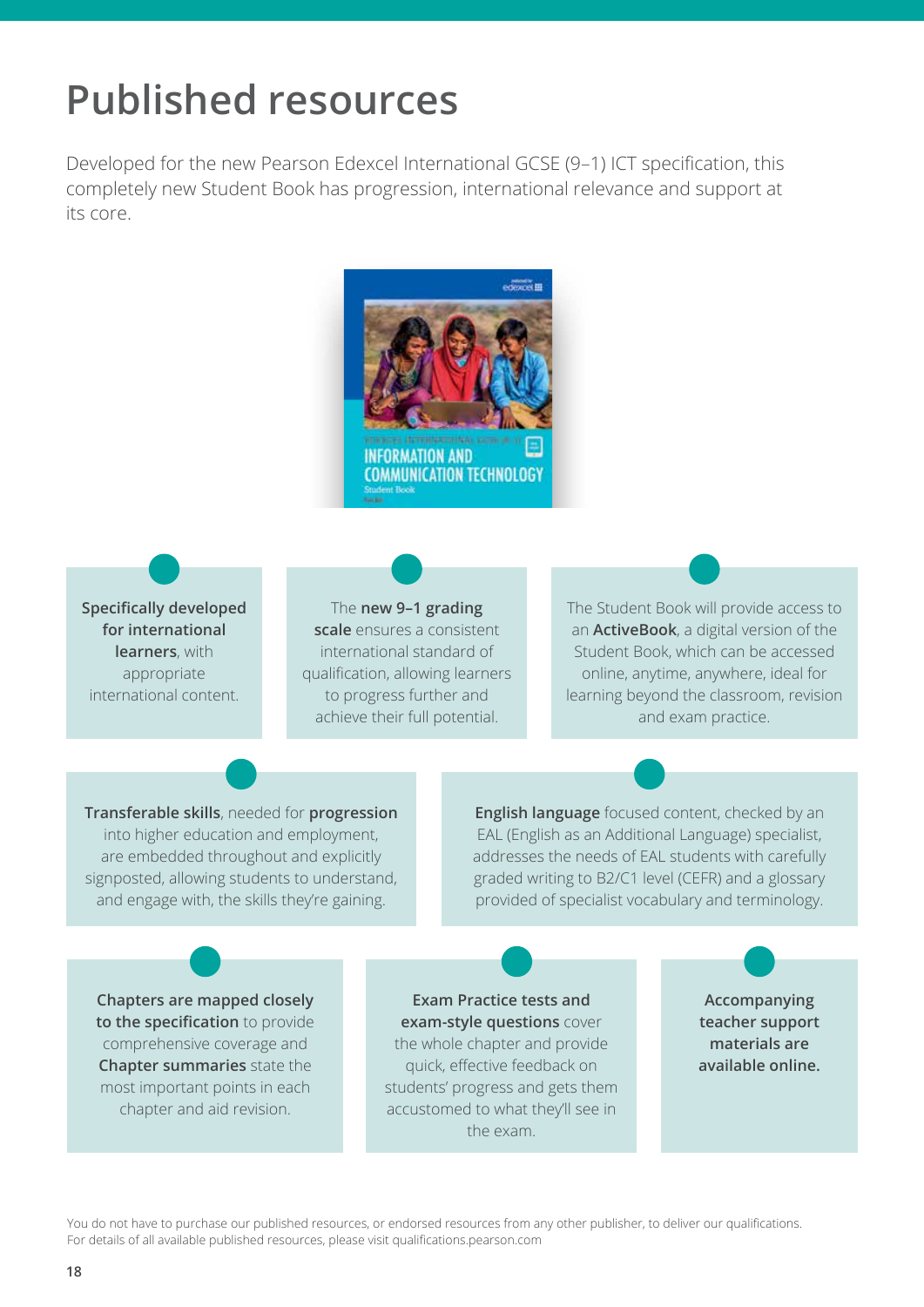### **Pearson Edexcel International GCSE (9–1) ICT**

| Title                                   | <b>ISBN</b>       |
|-----------------------------------------|-------------------|
| <b>ICT Student Book and ActiveBook</b>  | 978 0 435188 93 1 |
| <b>ICT Online Teacher Resource Pack</b> | 978 0 435191 36 8 |

**Learn more at [www.pearsonglobalschools.com](http://www.pearsonglobalschools.com)**